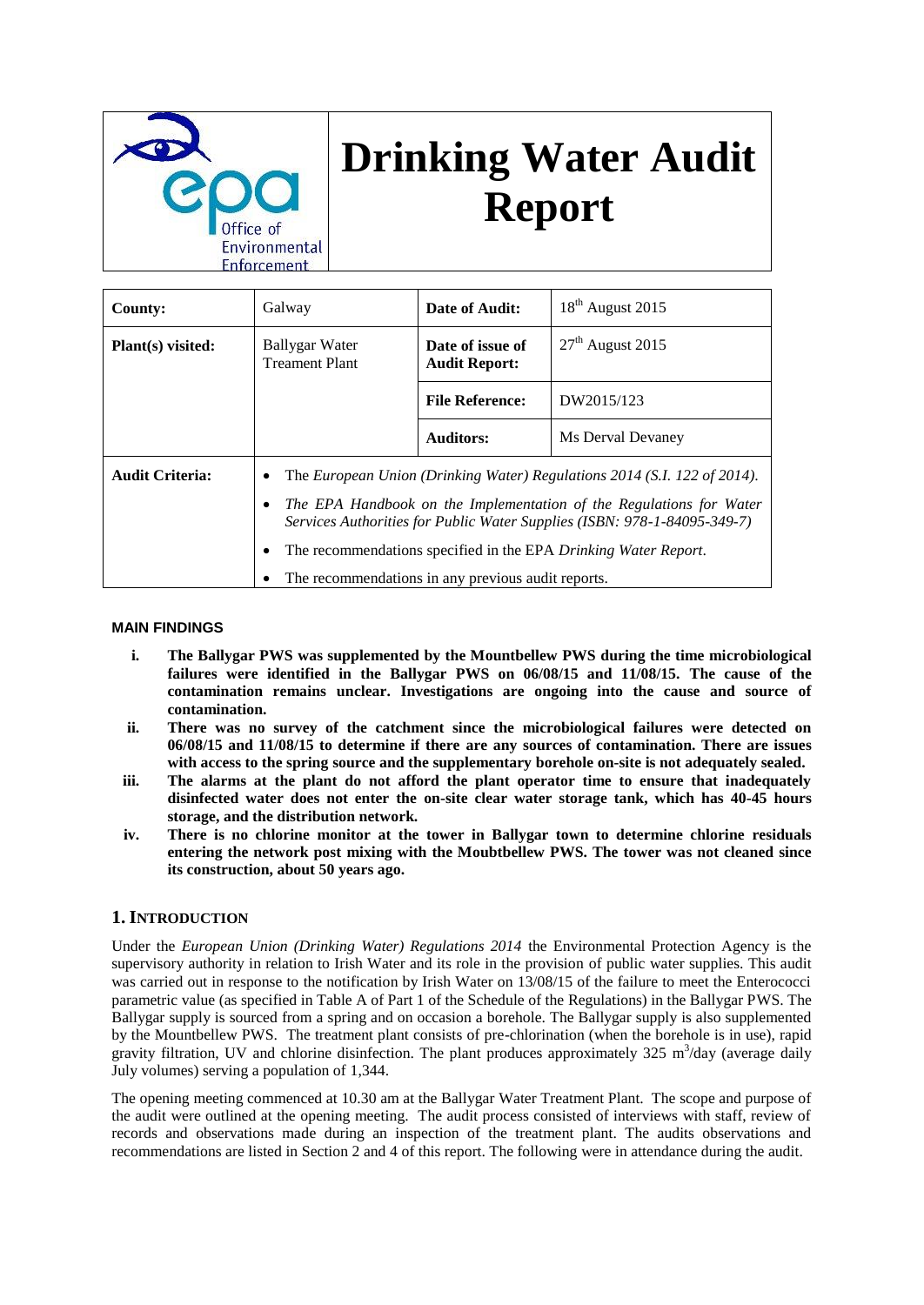Representing Irish Water:

Galway Co. Co. (GCC): John McMyler, Senior Executive Engineer, Water Services (O&M, North Division),

Brendan McDonagh, Graduate Engineer, Water Services, (O&M, North Division), Pat McDermott,

General Services Supervisor (GSS) Water Services North Division, Mike Kililea, Ballyar WTP Caretaker, Paddy Hughes, Mountbellew WTP Caretaker and Tina Ryan, Assistant Scientist, Environment Section.

Irish Water (IW): Gerard Greally Irish Water (O&M North West Region) SLA Lead and Bonner, Water Compliance Liaison Specialist.

Representing the Environmental Protection Agency (EPA):

Derval Devaney – Inspector

## **2. AUDIT OBSERVATIONS**

*The audit process is a random sample on a particular day of a facility's operation. Where an observation or recommendation against a particular issue has not been reported, this should not be construed to mean that this issue is fully addressed.*

| 1. | <b>Source Protection</b> |                                                                                                                                                                                                                                                                                                                                                                                                                                                                                                                                                                                                                                                                                                                                                                                                                                                                                                                                                                                                                                                                                                                                                                                                                                                                                                    |
|----|--------------------------|----------------------------------------------------------------------------------------------------------------------------------------------------------------------------------------------------------------------------------------------------------------------------------------------------------------------------------------------------------------------------------------------------------------------------------------------------------------------------------------------------------------------------------------------------------------------------------------------------------------------------------------------------------------------------------------------------------------------------------------------------------------------------------------------------------------------------------------------------------------------------------------------------------------------------------------------------------------------------------------------------------------------------------------------------------------------------------------------------------------------------------------------------------------------------------------------------------------------------------------------------------------------------------------------------|
|    | a.                       | The spring source for the Ballygar PWS, approximately 300m NW of the treatment plant<br>was not visited. Galway Co. Co. stated that there were access issues (safety and land not<br>owned by the Water Service Authority). Irish Water's HSQE team has visited the source.<br>The EPA's WFD Groundwater Monitoring Programme Report (dated August 2011) for the<br>Ballygar PWS states the spring flow is reportedly constant at 600-700 $m^3/d$ .                                                                                                                                                                                                                                                                                                                                                                                                                                                                                                                                                                                                                                                                                                                                                                                                                                                |
|    | b.<br>c.                 | A borehole on-site is used as backup when levels in the spring are low or demand<br>increases. It was stated during the audit that the borehole is used rarely (and not at all in the<br>winter) as its water is high in iron and colour and there is a connecting line to the<br>Mountbellew PWS trunk main. The EPA's WFD Groundwater Monitoring Programme<br>Report for the supply (dated August 2011) states that the back-up well is believed to be<br>40m deep but this has not been confirmed as details of well construction have not been<br>found. The report also states the well casing diameter is 12-inch (300 mm) and there was<br>no evidence of grouting. It states that the casing only is about 10-15cm above ground and<br>on the day of the visit water had ponded on the chamber floor area. The report outlines that<br>faint waterline along the walls suggest ingress of surface water or ponded water can occur<br>directly into the borehole. These observations were mentioned during this audit.<br>The EPA made reference during the audit to the report: "Establishing a Groundwater<br>Source Protection Zone – Ballygar PWS – August 2011" which is available on the EPA<br>and GSI websites. The report states that the total Zone of Contribution (ZOC) area is |
|    |                          | delineated on the basis of topography and water balance. Most of the ZOC consists of a low<br>vulnerability setting but there are areas of extreme and high vulnerability. The spring<br>discharge it states is probably a combination of water sourced from underlying limestones<br>as well as sub-soils.                                                                                                                                                                                                                                                                                                                                                                                                                                                                                                                                                                                                                                                                                                                                                                                                                                                                                                                                                                                        |
|    | d.                       | Galway County Council stated that they had not communicated with all residents/farmers<br>within the ZOC to advise them on their obligations under the Good Agricultural Practice<br>Regulations.                                                                                                                                                                                                                                                                                                                                                                                                                                                                                                                                                                                                                                                                                                                                                                                                                                                                                                                                                                                                                                                                                                  |
|    | e.                       | There has been no survey of the catchment since the microbiological failures were detected<br>on 06/08/15 and 11/08/15 and neither Irish Water nor Galway County Council had assessed<br>the catchment to determine if there were any current sources of contamination.                                                                                                                                                                                                                                                                                                                                                                                                                                                                                                                                                                                                                                                                                                                                                                                                                                                                                                                                                                                                                            |
|    | f.                       | After the microbial detection on 06/08/15 in Ballygar town and further microbial<br>contamination was found in the supply from samples taken on $11/08/15$ , mixing water from<br>the Ballygar plant with the Mountbellew PWS ceased and water was abstracted from the<br>borehole on-site instead, which commenced on 13/08/15. Water from the borehole is run to<br>waste initially for 30 minutes to reduce the iron levels and pre-chlorination of the supply<br>only occurs when the borehole is in use.                                                                                                                                                                                                                                                                                                                                                                                                                                                                                                                                                                                                                                                                                                                                                                                      |
|    | g.                       | The raw water colour at the time of the audit was 9.61 Hazen and the turbidity was 0.04<br>NTU and the pH 6.64. There is a flow meter on the inlet to the plant.                                                                                                                                                                                                                                                                                                                                                                                                                                                                                                                                                                                                                                                                                                                                                                                                                                                                                                                                                                                                                                                                                                                                   |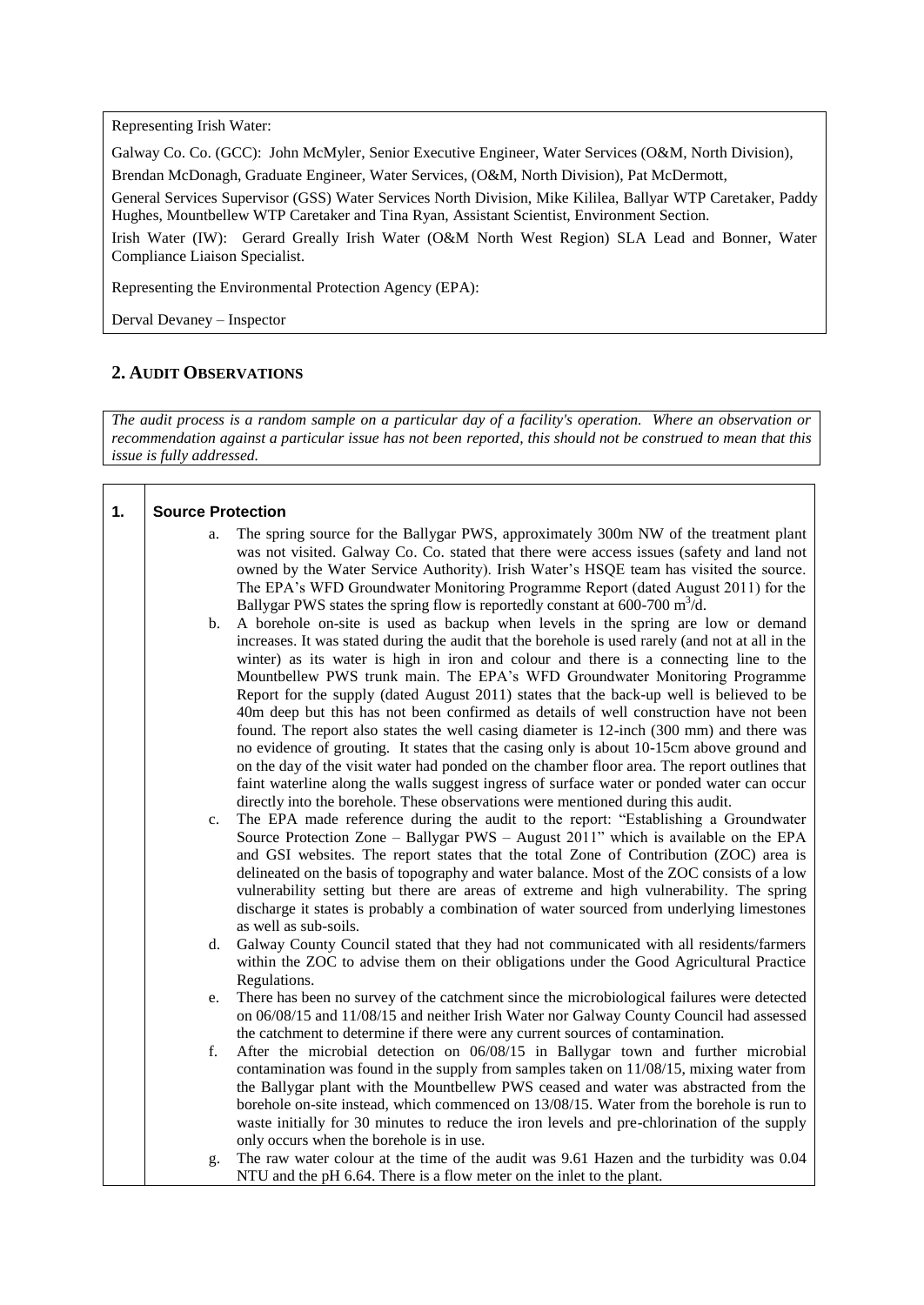| 2. | <b>Filtration</b>    |                                                                                                                                                                                                                                                                                                                                                                                                                                                                                                                                                                                                                                                                                                                                                                                                                                                                                                                                                                                                                                                                                                                                                                                                                                                                                                                                                                                                                                                                                                                                                                        |
|----|----------------------|------------------------------------------------------------------------------------------------------------------------------------------------------------------------------------------------------------------------------------------------------------------------------------------------------------------------------------------------------------------------------------------------------------------------------------------------------------------------------------------------------------------------------------------------------------------------------------------------------------------------------------------------------------------------------------------------------------------------------------------------------------------------------------------------------------------------------------------------------------------------------------------------------------------------------------------------------------------------------------------------------------------------------------------------------------------------------------------------------------------------------------------------------------------------------------------------------------------------------------------------------------------------------------------------------------------------------------------------------------------------------------------------------------------------------------------------------------------------------------------------------------------------------------------------------------------------|
|    | a.<br>b.<br>c.<br>d. | There is one rapid gravity filter on-site which was installed during 2012. The silica sand<br>filter media is believed to be 600 mm deep and is topped up as necessary.<br>The backwash cycle is timed every 72 hours but has been increased to 24 hours after the<br>detection of Enterococci and $E$ coli in the network. Backwash consists of 7 minutes of air<br>scour and 7 minutes of water with a 30 minute rest period prior to going back into<br>production. The backwash water is directed to a backwash water tank underground and the<br>supernatant is directed to a percolation area. The backwash water tank has not been de-<br>sludged since it was installed.<br>The turbidity monitor on the treated water is located on the clear water tank and on average<br>ranges from 0.02 to 0.06 NTU. The alarm was set activate by alerting the caretaker by text<br>and shutting down the plant if the turbidity was $> 1$ NTU for 30 minutes or more. This<br>alarm setting does not afford time for the caretaker to react to a determination in raw water<br>and final water quality and puts consumers at risk of receiving inadequately disinfected<br>water. The setting was changed to 0.5 NTU on the day of the audit but this level is still<br>much higher than the average NTU reading in the final water and the 30 minute timeframe<br>for altering the operators remained.<br>The read-out from the filtered water turbidity meter was 0.073 NTU on the day of the audit<br>and treated water was 0.07 NTU, pH 6.94 and colour 5.05 Hazen. |
| 3. |                      | <b>Chlorination and Disinfection</b>                                                                                                                                                                                                                                                                                                                                                                                                                                                                                                                                                                                                                                                                                                                                                                                                                                                                                                                                                                                                                                                                                                                                                                                                                                                                                                                                                                                                                                                                                                                                   |
|    | a.<br>b.<br>c.       | A duty and standby UV disinfection treatment unit (which is validated to 80.2% UVT at<br>flow volume of $<$ 40 m <sup>3</sup> /hr) provides disinfection at the site. A copy of the validation<br>criteria was available on the audit. The flow at the treated water on the day of the audit was<br>17.99 $m^3/hr$ .<br>The plant is alarmed when the UVT goes below 80% for 30 minutes resulting in a plant<br>shut down. It was requested that this alarm be increased to 81% and this was actioned<br>during the audit.<br>The UVT at the time of the audit was 93.3% and is calibrated yearly by EPS with the next                                                                                                                                                                                                                                                                                                                                                                                                                                                                                                                                                                                                                                                                                                                                                                                                                                                                                                                                                 |
|    | d.<br>e.<br>f.<br>g. | calibration due on 09/02/16. More frequent internal calibration checks are carried out and<br>logged by GCC.<br>Back-up lamps for the UV units are available on-site.<br>Sodium Hypochlorite 14% is dosed post UV treatment. The chlorination system was<br>examined and found to be in compliance with the recommendations of the EPA Advice<br>Note $-E$ . <i>coli</i> in Drinking Water.<br>The plant shuts down if the chlorine residual is less than $0.45 \text{ mg/l}$ in the final water for<br>more than 30 minutes and the caretaker is alerted by text. It was stated that there can be an<br>issue with signal and texts to the caretaker can be delayed for a number of hours. The hi hi<br>chlorine set point was set at 3.5 mg/l and the target dose is 2.9 mg/l in the clear water tank.<br>Post chlorination the water goes to an above ground clearwater tank onsite which has<br>$600m3$ storage and 40-45 hours storage. It was stated if the chlorine dose is altered it takes<br>48 hours for the change to take effect in the clear water tank.                                                                                                                                                                                                                                                                                                                                                                                                                                                                                                 |
| 4. |                      | <b>Treated Water Storage and Distribution Network</b>                                                                                                                                                                                                                                                                                                                                                                                                                                                                                                                                                                                                                                                                                                                                                                                                                                                                                                                                                                                                                                                                                                                                                                                                                                                                                                                                                                                                                                                                                                                  |
|    | a.<br>b.<br>c.       | The Ballygar supply is supplemented from the Mountbellew PWS. Treated water from the<br>Mountbellew Water Treatment Plant is pumped to the Corgory Reservoir, which was built<br>in the late 1980's and has a 6-7 hour storage time. The Corbally not been cleaned out since<br>it was constructed and this is to be dealt with under the Mountbellew Audit undertaken also<br>on 18/08/15.<br>The Mountbellew supply is linked to the Ballygar supply by an interconnecting pipe where<br>the two supplies are fed by separate mains into a tower storing approx. 230m <sup>3</sup> of treated<br>water in Ballygar town. This tower has a storage time of a few hours only.<br>There is no chlorine monitor post the tower in Ballygar town to determine the residual<br>entering the network post storage. Chlorine residuals have not been monitored in this tower<br>previously and there is no idea of the mixing efficiencies of this tower.                                                                                                                                                                                                                                                                                                                                                                                                                                                                                                                                                                                                                    |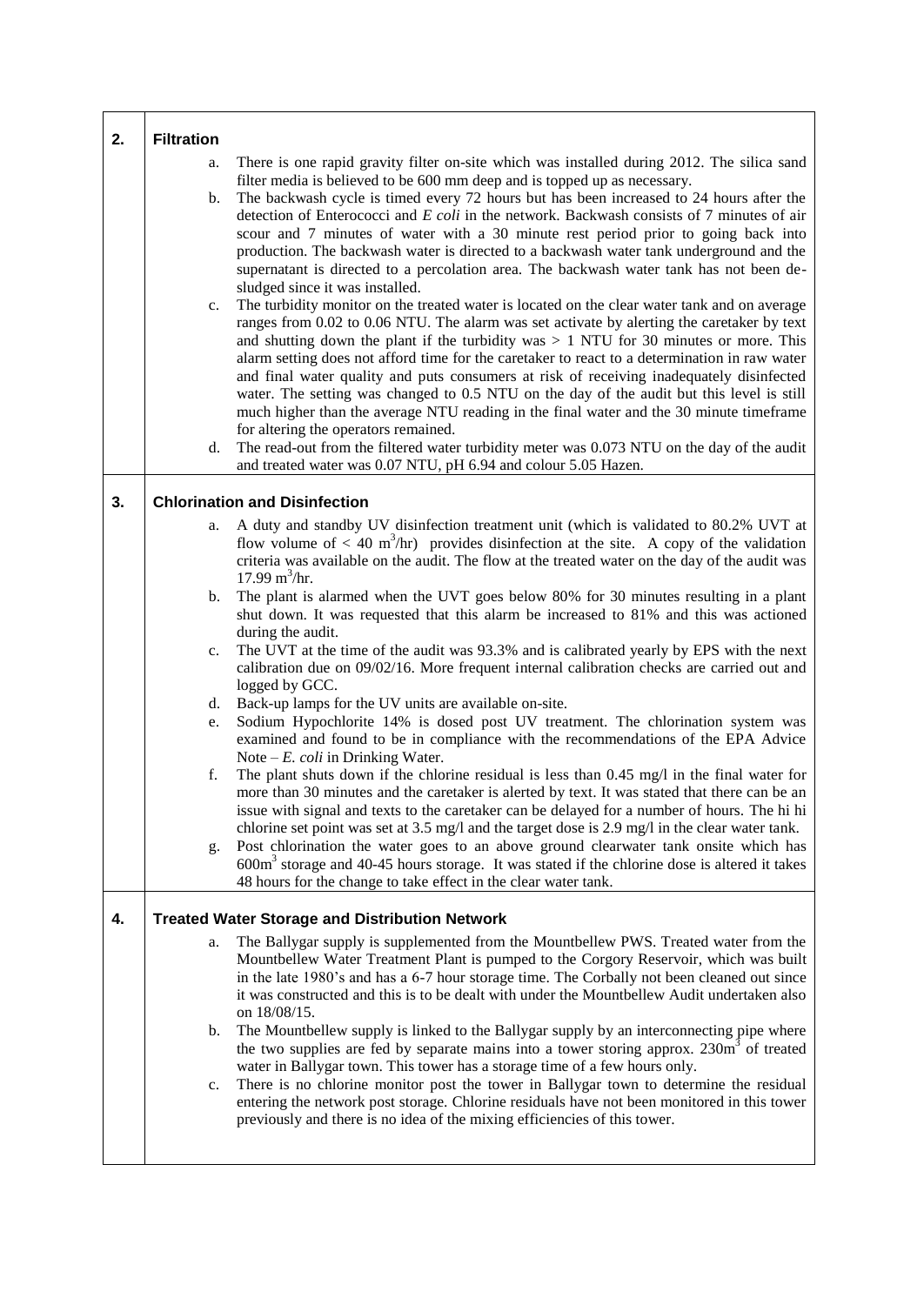| 5. |    | <b>Exceedances of the Parametric Values</b>                                                                                                                                                                                                                                                                                                                                                                                                                                                                                                                                                                                                                                                                                                                                                                                                   |
|----|----|-----------------------------------------------------------------------------------------------------------------------------------------------------------------------------------------------------------------------------------------------------------------------------------------------------------------------------------------------------------------------------------------------------------------------------------------------------------------------------------------------------------------------------------------------------------------------------------------------------------------------------------------------------------------------------------------------------------------------------------------------------------------------------------------------------------------------------------------------|
|    | a. | On 06/08/15 ELS monitored at Centra Holmes. The analysis was contracted out by ELS<br>and on Saturday 08/08/15 the results showed an Enterococci failure of 7 per 100ml and a<br>low free chlorine residual of 0.02 mg/l (0.33mg/l total chlorine). On Monday 10/08/15 the<br>contract lab notified ELS of the failure and ELS emailed Galway Co Co at 6.30pm. On<br>11/08/15 Galway Co. Co. received the email and arranged for CLS to re-sample the supply<br>in Ballygar town that day. It was thought initially that the failure on $06/08/15$ was due to a<br>water softener installed at Centra as chlorine residual samples taken by the caretaker in the<br>Ballygar network near the plant were satisfactory on 5, 6 and ,7th August. The environment<br>section stated it was unaware that the Ballygar PWS was supplemented by the |
|    | b. | Mountbellew supply.<br>The re-samples taken on the $11/08/15$ at three locations in Main Street Ballygar were<br>received by Galway Co. Co. on 11am on the 12/08/15 and showed the presence of E coli (><br>201 No. /ml) and inadequate chlorine residual levels in the failed samples. Irish Water and<br>the HSE were immediately notified and it was agreed to put in place a boil water notice on<br>the Ballygar PWS. The notice was issued on 12/08/15 via radio, website and phone calls to<br>vulnerable users. A leaflet drop to all premises commenced on this day also.                                                                                                                                                                                                                                                            |
|    | c. | On 12/08/15 chlorine residuals were taken in the network 1 mile from the Ballygar plant<br>(Fitzmorris House 0.55 mg/l). Within the town centre the chlorine residuals were 0.19 mg/l<br>however at the end of Ballygar town on the Roscommon side at 4pm chlorine residuals<br>were inadequate at 0.06 mg/l. The tower where the Mountbellew supply mixes with the<br>Ballygar supply was also sampled earlier that day and had chlorine residuals of 0.09 mg/l,<br>at 3.45pm the chlorine residuals were 0.05 mg/l.                                                                                                                                                                                                                                                                                                                         |
|    | d. | At around 4pm on 12/08/15 the tower was shut-off from the Ballygar supply, eliminating<br>the Mountbellew PWS entirely from mixing with the Ballygar PWS and the chlorine dose<br>was increased at the Ballygar plant.                                                                                                                                                                                                                                                                                                                                                                                                                                                                                                                                                                                                                        |
|    | e. | It was estimated that there were 30,000-50,000 gallons of water in the tower which was<br>drained twice since the incident. At $18.23$ on $12/08/15$ the free chlorine in the tower was<br>measured at 0.1 mg/l and at 18.55 it was 0.02 mg/l. Turbidity readings from the tower<br>ranged from 0.5 to 1.93 NTU. Galway County Council stated that it does not know what<br>the chlorine residuals usually would be at that tower as it was never analysed for chlorine.<br>It was also stated that the tower would not have been cleaned out in 50 years.                                                                                                                                                                                                                                                                                    |
|    | f. | At 19:41 on 12/08/15 the chlorine residuals were 0.48mg/l at Fitzmorris House. The little<br>change in residual here is reflective that it usually takes 24 hours for a response to show in<br>the network once treatment at the plant is adjusted. At 19:36 the chlorine residual was 0.51<br>mg/l on the Tully Thornfield Group Water Scheme on the Roscommon Road.                                                                                                                                                                                                                                                                                                                                                                                                                                                                         |
|    | g. | On 13/08/15 the Ballygar supply was supplemented from the borehole on-site and the<br>increase in chlorine dose at the plant was starting to increase at the Roscommon side of<br>Ballygar town (0.9 mg/l at Roscommon Rd).                                                                                                                                                                                                                                                                                                                                                                                                                                                                                                                                                                                                                   |
|    | h. | On 14/08/15 Ballygar town had chlorine residuals of 2.2 mg/l. The chlorine dose at the<br>Ballygar plant caused the plant to shut down as the residuals had gone above the set point<br>at the plant. The dose was reduced as chlorine levels were being attained in the network<br>and the high level final water chlorine alarm was also increased to 3.5 mg/l.                                                                                                                                                                                                                                                                                                                                                                                                                                                                             |
|    | i. | A review of the UVT results from the SCADA print out provided prior to the audit shows<br>UVT was consistently above 90% and turbidity remained low at 0.06 NTU on average<br>from 03-14 August 2015. However there was a drop in chlorine residuals from<br>approximately 1mg/l to 0.5 mg/l between the 04/08/15 and 10/08/15. There was a change<br>in caretaker from the $04/08/15$ and chlorine residuals entered into the daily log book from<br>$04/08$ – to 08/0815 were taken at different locations to the usual monitoring locations<br>which are nearer the treatment plant (Kilmor and Post office) and not mixed with the<br>Mountbellew supply. As a result, it is not evident what the chlorine residuals were in<br>Ballygar town in or at the Roscommon Road side of the network around the initial failure<br>on 06/08/15.  |
|    | j. | On the $12/08/15$ and $13/08/15$ chlorine residual monitoring was undertaken on the<br>Mountbellew PWS from the treatment plant towards Ballygar. The chlorine dose was<br>increased on the Mountbellew Supply on 13/08/15 and chlorine residuals taken at various<br>points along the network between Mountbellew town and Ballygar were $> 0.1$ mg/l. It was<br>stated that it takes approx. 40 hours for it to take effect in Newbridge town. On 17/08/15<br>the chlorine residual was 0.66 mg/l at The Shiven Inn, Newbridge.                                                                                                                                                                                                                                                                                                             |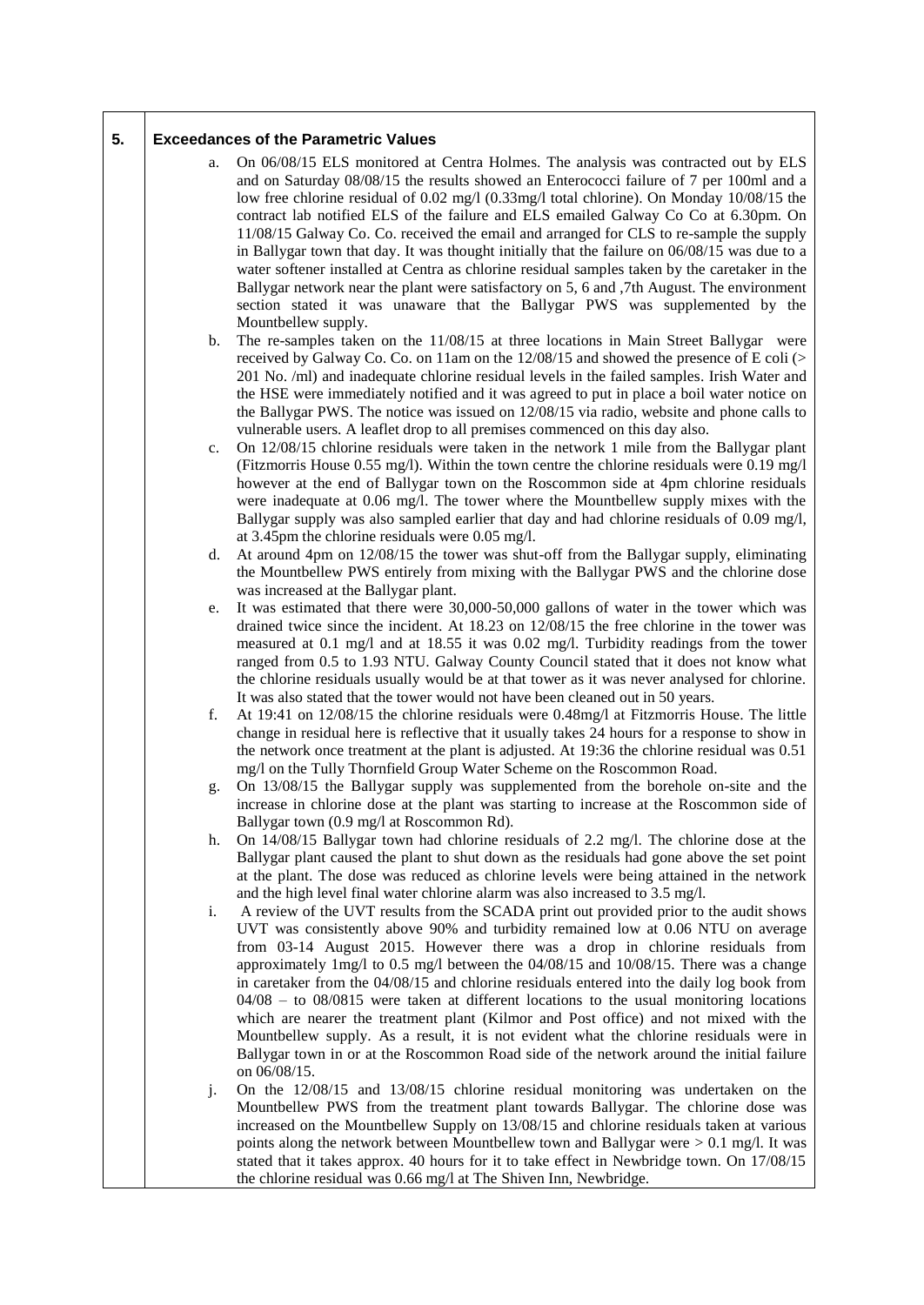|    | k.                       | It was stated during the audit that the network mains pipe is quite large serving                                |
|----|--------------------------|------------------------------------------------------------------------------------------------------------------|
|    |                          | Mountbellew town and is of a narrower diameter (4 inch main) around Newbridge and                                |
|    |                          | prior to the connector pipe linking the Mountbellew PWS to the tower in Ballygar. Further                        |
|    |                          | investigations are to be made into pressures on this line and water quality and this will be                     |
|    |                          | dealt with under the Audit which was also carried out on 18/08/15 on the Mountbellew                             |
|    |                          | PWS.                                                                                                             |
|    | 1.                       | Flushing has yet to be carried out on the network and it is proposed to undertake network                        |
|    |                          | monitoring studies initially to determine the source of the contamination.                                       |
|    | m.                       | The Mountbellew PWS was not sampled on 11/08/15 upon detection of the Enterococci                                |
|    |                          | failure in the Ballygar PWS on 06/08/15 as it was reported that there was a water softener                       |
|    |                          | at the failed location and it was thought that this was the reason for the failure. As a result,                 |
|    |                          | it is unclear if there were microbiological failures also in the Mountbellew PWS where                           |
|    |                          |                                                                                                                  |
|    |                          | customers were at risk from potentially inadequately disinfected water from 06/08/15 -                           |
|    |                          | 11/08/15 and that the cause for failures in the Ballygar PWS were as a result of                                 |
|    |                          | inadequately disinfected water from the Mountbellew PWS.                                                         |
|    | n.                       | There was no illness reported to Galway Co Co or Irish Water for this area by the HSE                            |
|    |                          | however the HSE had stated that illness could yet take effect due to incubation periods                          |
|    |                          | involved.                                                                                                        |
|    | о.                       | Galway Co Co stated that there was a lead failure on the sample taken on 06/08/15 which                          |
|    |                          | had not been reported to the EPA. The EPA noted that there was a closed lead file for this                       |
|    |                          | supply which documented lead service pipes. Irish Water stated that there were no lead                           |
|    |                          | mains in the supply (mains were either of cast iron or plastic). Irish Water was requested to                    |
|    |                          | submit details of this lead failure to the EPA.                                                                  |
|    |                          |                                                                                                                  |
| 6. |                          | <b>Management and Control</b>                                                                                    |
|    | a.                       | The caretaker does not have access to a system whereby trends in raw treated and final                           |
|    |                          | water can be observed and chlorine residuals post the reservoir can be checked.                                  |
|    |                          |                                                                                                                  |
|    | b.                       | There was no programme in place for maintenance of the supply's reservoirs, filters and the                      |
|    |                          | network (e.g. a network flushing programme).                                                                     |
|    |                          |                                                                                                                  |
| 7. |                          | <b>Monitoring and Sampling Programmes for Treated Water</b>                                                      |
|    | a.                       |                                                                                                                  |
|    |                          | Monitoring results for 14/08/15 were provided during the audit for the Mountbellew and                           |
|    |                          | Ballygar PWS. Samples were taken of the raw and treated water, at Kenny's and Fallon's                           |
|    |                          | Pub, the Health Care Centre and Tully Thoronfields on the Ballygar PWS. The raw water                            |
|    |                          | had E coli of 8 MPN/100ml, Coliforms of 18 MPN/100ml and 0 cfu/100ml Enterococci                                 |
|    |                          | and a turbidity of 0.3 NTU. The treated water and network points were free from microbial                        |
|    |                          | presence and had adequate chlorine residuals. The turbidity in the network was elevated                          |
|    |                          | however at 3.8 NTU at Tully Thoronfields and 1.4 at the Health Centre Ballygar.                                  |
|    | b.                       | The Mountbellew PWS was also sampled at the raw water, treated water, St Annes B&B                               |
|    |                          | Mountbellew, Siopa n Phobail, Newbridge and S. Connolly, Woodbrook, Newbridge on                                 |
|    |                          | 14/08/15. The raw water had E coli of 62MPN/100ml, Coliforms of 145 MPN/100ml and                                |
|    |                          | 5 cfu/100ml Enterococci and a turbidity of 2.2 NTU. The treated water and network points                         |
|    |                          | were free from microbial presence and had adequate chlorine residuals. The treated water                         |
|    |                          | turbidity was $< 0.2$ NTU.                                                                                       |
|    | c.                       | Galway County Council is continuing to take samples in the network and is in consultation                        |
|    |                          | with the HSE on the sampling programme and monitoring results and the outcome will be                            |
|    |                          | reported to the EPA.                                                                                             |
|    | d.                       | Galway Co. Co has is to include iron in the sampling programme for the duration that the                         |
|    |                          | borehole is in use. Galway Co. Co. are also going to monitor for iron pre and post filtration                    |
|    |                          | to determine if the pre-chlorination is decreasing iron levels sufficiently in the final water.                  |
|    |                          |                                                                                                                  |
| 8. | <b>Sludge Management</b> |                                                                                                                  |
|    | a.                       | The backwash water is discharged to an underground tank. The supernatant flows to a<br>percolation area on-site. |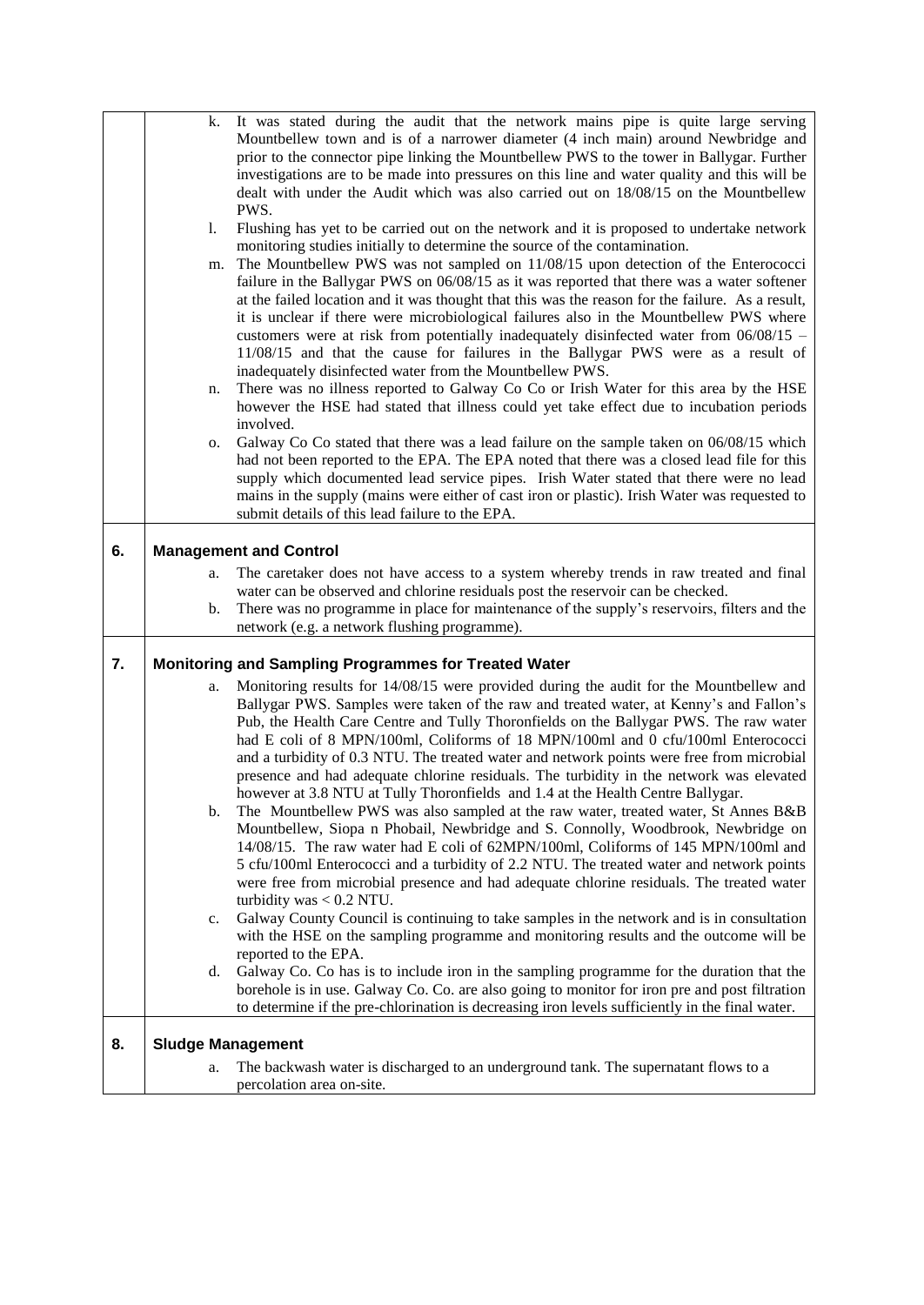## **3. AUDITORS COMMENTS**

The cause of the contamination on 06/08/15 and 11/08/15 remains unclear. The Ballygar PWS was supplemented by the Mountbellew PWS during the time microbiological failures which could have attributed to the source however a drop in chlorine residual at the Ballygar plant is also observed during the time of the failures (from 04/08/15 to 11/08/15).

The alarms at the plant do not afford the plant operator time to ensure that inadequately disinfected water does not enter the distribution system via the on-site clear water storage tank which has 40-45 hours storage and the tower in Ballygar town where the supply is mixed with the Mountbellew PWS. In addition the tower has not been cleaned in 50 years and has no chlorine residual monitor on it pre and post mixing to ensure adequate residuals are present in the network.

Irish Water must investigate all possible avenues for the source of contamination and review the treatment and disinfection controls at this plant and its storage facilities to ensure a safe and secure water supply is provided.

#### **4. RECOMMENDATIONS**

- 1. Irish Water should ensure that a catchment survey of the spring and its' ZOC is carried out to identify any potentially sources of pollution. Irish Water should also ensure the recommendations arising from HSQE's visit are achieved.
- 2. Irish Water should ensure that the on-site borehole is lined and seals are in place and maintained so as to prevent any ingress of contamination from surface water entering the supply.
- 3. Irish Water should liaise with Galway County Council in relation to the requirements of:

(a) The *European Union (Good Agricultural Practice for the Protection of Waters) Regulations 2014 (SI No.31 of 2014)* to ensure, unless an alternative setback distance has been set as per Article 17, that catchment users and landowners within the ZOC of the water supply are advised of their obligations as follows:

- i. Organic fertiliser or soiled water is not applied to land within 200 m of the abstraction point; and
- ii. Farmyard manure held in a field prior to landspreading is not placed within 250 m of the abstraction point.

and

(b) *The European Communities (Sustainable Use) of Pesticides Regulations, 2012 (SI No. 155 of 2012).* The EPA's website has information at the following link <http://www.epa.ie/water/dw/sourceprotection/#.Vd3WZWBwZ9P>promoting responsible pesticide use by both professional and household users.

Information should be issued to catchment users on good practice for landspreading and storage of manure and the environmental and public health risks associated with pesticides and best practice for use of pesticides regarding the storage, use and disposal of pesticide products. A map delineating the ZOC should be included in this correspondence with the landowners/catchment users.

- 4. Irish Water should ensure that all monitors, where appropriate, are alarmed (e.g. raw water, filtered water and final water monitors) to alert plant operators of any changes water quality. The critical set points for alarms should be reviewed so that personnel are alerted to and the alarms are set so that time is afforded to react to such so that the treatment and water quality leaving the plant is not compromised. A timeframe for shut-down of 30 minutes is too long and should be revised to ensure inadequately disinfected water does not enter the supply. A procedure should also be put in place defining the actions to be taken in response to the different levels of alarm.
- 5. Irish Water should review the chlorination system to ensure (a) there is adequate control in meeting